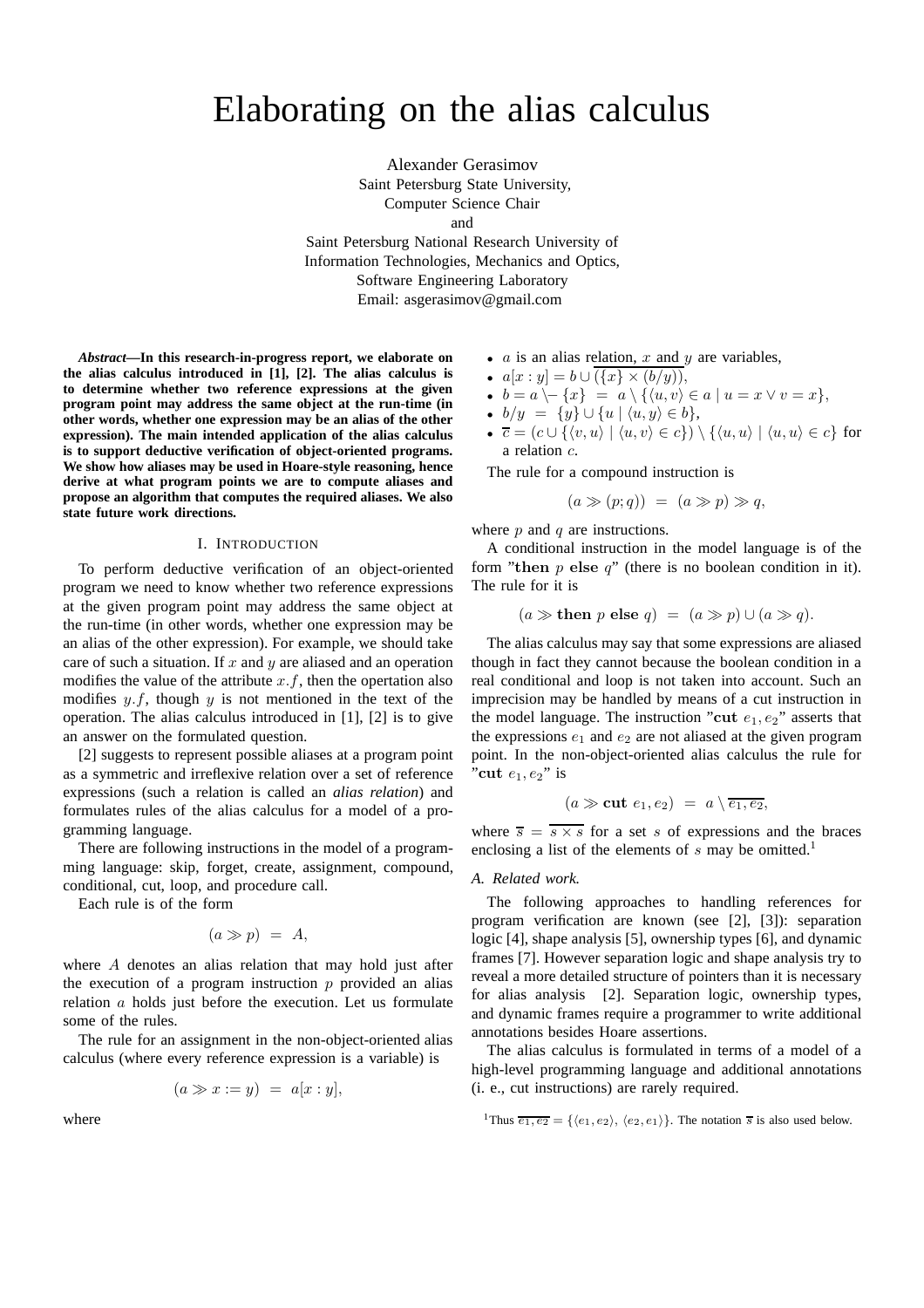## *B. Our work.*

We analyse the alias calculus [2] and its prototype implementation (mentioned in [2]) and elaborate on some aspects of the alias calculus in order to provide a solid basis for further implementation and integration of the alias calculus into Eiffel Verification Environment [8]. These aspects are:

- Hoare-style reasoning with aliases;
- computing aliases for calls to (mutually) recursive procedures;
- coping with the infinity of some alias relations in the object-oriented alias calculus.

These aspects and some of our results achieved are described in the subsequent sections.

II. ON HOARE-STYLE REASONING WITH ALIASES

Consider the following Eiffel code fragment:

| if b then $y := x$ |
|--------------------|
| $- - true$         |
| x.set              |
| $x.f = c$          |

Suppose the precondition and postcondition of the qualified procedure call  $x.set$  are given in the comments above (the comments are the lines starting with "−−"). Let us try to infer the weakest precondition of this fragment for the postcondition  $y.f = c.$ 

If we do not know that  $x$  and  $y$  may be equal just after the call x.set, then we cannot weaken the postcondition  $x.f = c$ to  $y.f = c$ .

Suppose we have computed aliases that may hold just before and just after the call  $x.set: x$  and  $y$  may be aliased at these program points. Then we add  $x = y$  to the precondition and postcondition of  $x.set$  via conjunction. Now we obtain the precondition  $b \vee x = y$  of the whole code fragment using Hoare rules [9]:

$$
-b \lor x = y
$$
  
if b then y := x  

$$
-true \land x = y
$$
  
x.set  

$$
--x.f = c \land x = y
$$

$$
-- implies
$$

$$
--y.f = c
$$

Thus in order to perform Hoare-style reasoning for a program, whose routines are specified with their preconditions and postconditions, we propose (at least) to compute aliases that may hold just before and just after each routine call. (Other details of Hoare-style reasoning with aliases are to be elaborated in future.)

## III. HANDLING PROCEDURE CALLS IN THE NON-OBJECT-ORIENTED ALIAS CALCULUS

[2] introduces the following rule for a call call  $r(l)$  to a procedure  $r$  with a list  $l$  of actual arguments:

$$
(a \gg \text{call } r(l)) = (a[r^{\bullet} : l] \gg \underline{r}),
$$

where

- $r^{\bullet}$  is the list of formal arguments of the procedure r,
- $r$  is the body of the procedure  $r$ ,
- $a[\tilde{l} : l] = (\ldots (a[\tilde{x}_1 : x_1]) \ldots) [\tilde{x}_m : x_m]$  for lists of variables  $\tilde{l} = (\tilde{x}_1, \ldots, \tilde{x}_m)$  and  $l = (x_1, \ldots, x_m)$  (see the definition of  $a[x:y]$  for variables  $x, y$  in Section I).

We elaborate on how to extend this rule to handle possibly mutually recursive procedures. First of all, from Section II we know that we must compute alias relations that may hold just before and just after each procedure call of a program. Next we introduce some definitions and notation and then propose an algorithm that computes required alias relations.

Any alias relation that may hold at the program point just before/after (the occurrence of) the procedure call  $c$  is called the *input*/*output* alias relation for (the occurrence of) the procedure call c. (In this definition and in what follows we assume that the aliasing semantics of (possibly mutually recursive) procedures is intuitively clear, however the semantics is to be precisely defined in our future work.)

Let  $c_1, \ldots, c_n$  be all the occurrences of procedure calls in the program. Let  $c_0$  be an (implicit) occurrence of the *Main* procedure call, which is performed when the program starts its execution.

For each  $j = 0, \ldots, n$  we need to compute

- (1) the maximal (w. r. t. inclusion) input alias relation  $a_{max}^{c_j}$ for the procedure call  $c_j$  (obviously,  $a_{max}^{c_0} = \emptyset$ ) and
- (2) the maximal output alias relation  $A^{c_j}_{max}$  for the procedure call  $c_i$ .

To obtain these alias relations, Algorithm 1 takes into account all possible sequences of procedure calls by iteratively computing an input alias relation  $a^{c_j}$  and output alias relation  $A^{c_j}$  for the procedure call  $c_j$   $(j = 0, \ldots, n)$  so that at the termination of the algorithm

$$
a^{c_j} = a^{c_j}_{max}
$$
 and  $A^{c_j} = A^{c_j}_{max}$  for each  $j = 0, ..., n$ .

For an occurrence  $c$  of a procedure call in the program we denote by  $r^c$  the procedure and by  $l^c$  the list of actual arguments of the call.

**Algorithm 1** Computes the maximal input and maximal output alias relation for each procedure call.

(1) for each  $j = 0, \ldots, n$  $(1.1) \ \ a^{c_j} := \emptyset;$  $(1.2)$   $A^{c_j} := \emptyset;$ 

(2) while all  $A^{c_j}$   $(j = 0, \ldots, n)$  are not stabilized

- (2.1) for each  $j = 0, ..., n$
- $(2.1.1)$   $A^{c_j} := (a^{c_j}[(r^{c_j})^{\bullet} : l^{c_j}] \gg r^{c_j}),$ where  $a^{c_j}[(r^{c_j})^{\bullet}: l^{c_j}] \gg r^{\overline{c_j}}$  is computed using calculus rules and whenever a subtask of computing  $\bar{a}^{c_k} \gg \text{call } r^{c_k}(l^{c_k})$  is encountered at a program point just before  $c_k$  (for some k):  $(2.1.1.1)$   $\bar{a}^{c_k} \gg$  call  $r^{c_k}(l^{c_k})$  is treated as  $A^{c_k}$ ;

 $(2.1.1.2) \ \ a^{c_k} := a^{c_k} \ \cup \ \bar{a}^{c_k}.$ 

Algorithm 1 terminates since the set of expressions (i. e., variables in case of the non-object-oriented alias calculus) that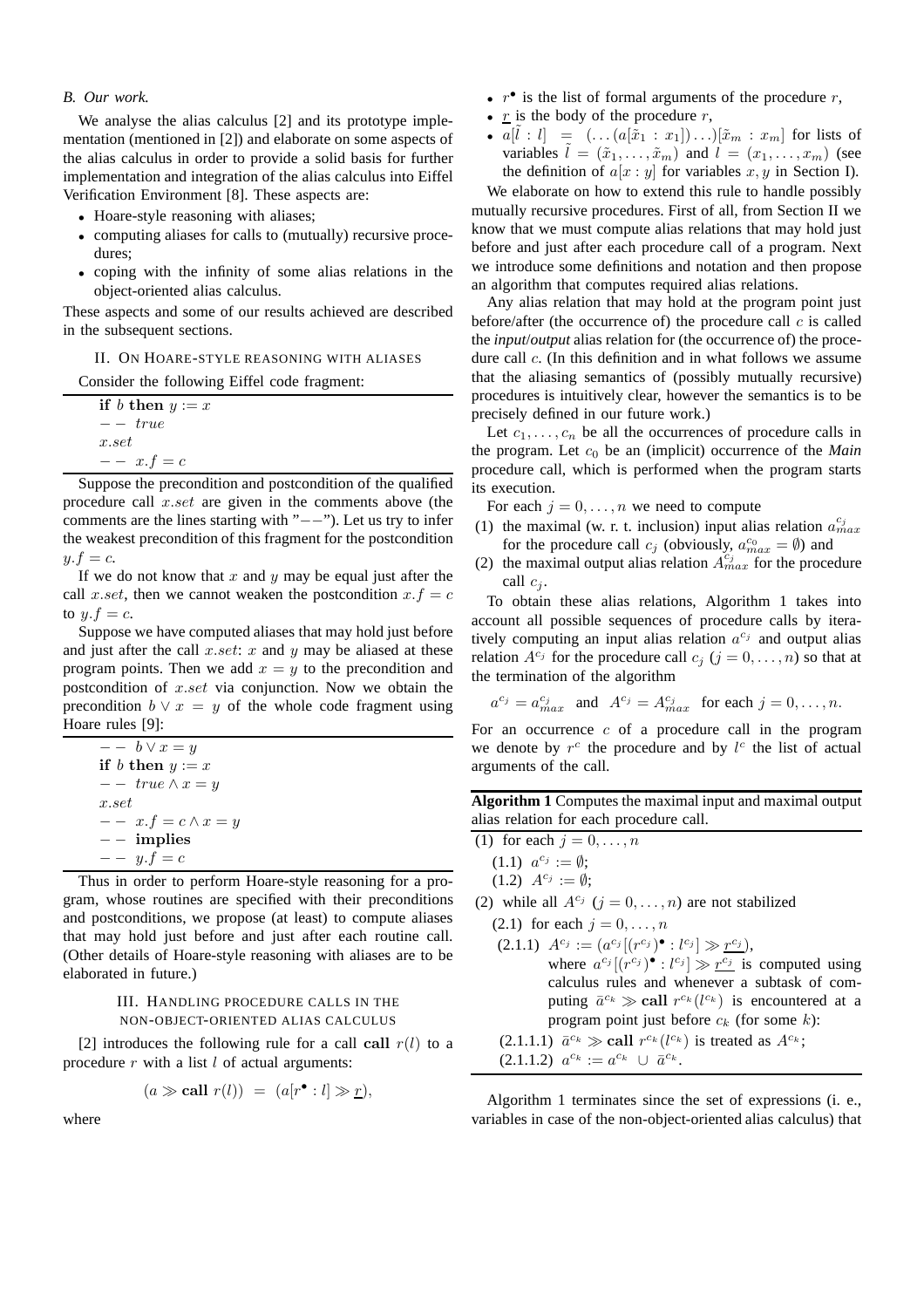may be in the computed alias relations is finite. Note also that if all  $A^{c_j}$   $(j = 0, \ldots, n)$  are stabilized, then obviously all  $a^{c_j}$  $(j = 0, \ldots, n)$  are stabilized too. The algorithm is a variant of the Chaotic Iteration algorithm (see [10]) and it is subject to some optimization, e. g., maintaining a worklist of what really needs to be recomputed.

## *A. An example.*

Let us illustrate how Algorithm 1 works on the model language program given on Fig. 1.

procedure  $Main \t - -c_0$ then  $x := y$ else  $x := a;$ call  $q \quad -c_1$ end end procedure q  $x := b$ then call  $Main$  – –  $c_2$ else  $a := c$ end end

Fig. 1. An example program [2, Example 13].

- 1. For  $j = 0, 1, 2$ :  $a^{c_j} := \emptyset$ ;  $A^{c_j} := \emptyset$ .
- 2.  $A^{c_0} := (a^{c_0} \gg r^{c_0}) = (\emptyset \gg \underline{Main}) =$  $(\overline{x,y}, (\overline{x,a} \gg \text{call } q)) = \overline{x,y}$ as currently  $(\overline{x}, \overline{a} \gg \text{call } q) = A^{c_1} = \emptyset$ ;  $a^{c_1} := \overline{x, a}.$
- 3.  $A^{c_1} := (a^{c_1} \gg r^{c_1}) = (\overline{x, a} \gg q) =$  $((\overline{x}, \overline{b} \gg \text{call } \text{Main}), \overline{x}, \overline{b} \gg (a := c))$  =  $\overline{x,y},\overline{x,b},\overline{a,c}$ as currently  $(\overline{x,b} \gg \text{call } Main) = A^{c_2} = \emptyset$ ;  $a^{c_2} := \overline{x, b}.$
- 4.  $A^{c_2} := (a^{c_2} \gg r^{c_2}) = (\overline{x, b} \gg \underline{Main}) =$  $(\overline{x,y}, (\overline{x,a} \gg \text{call } q)) = \overline{x,y}, \overline{x,b}, \overline{a,c}$ as currently  $(\overline{x, a} \gg \text{call } q) = A^{c_1} = \overline{x, y}, \overline{x, b}, \overline{a, c};$  $a^{c_1} := \overline{x, a}.$
- 5.  $A^{c_0} := (a^{c_0} \gg r^{c_0}) = (\emptyset \gg \underline{Main}) =$  $(\overline{x,y}, (\overline{x,a} \gg \text{call } q)) = \overline{x,y}, \overline{x,b}, \overline{a,c}$ as currently  $(\overline{x, a} \gg \text{call } q) = A^{c_1} = \overline{x, y}, \overline{x, b}, \overline{a, c};$  $a^{c_1} := \overline{x, a}.$
- 6.  $A^{c_1} := (a^{c_1} \gg r^{c_1}) = (\overline{x, a} \gg q) =$  $((\overline{x}, \overline{b} \gg \text{call } Main), \overline{x}, \overline{b} \gg (a := c))$  =  $\overline{x,y},\overline{x,b},\overline{a,c}$ as currently  $(\overline{x,b} \gg \text{call } Main) = A^{c_2} = \overline{x,y}, \overline{x,b}, \overline{a,c};$  $a^{c_2} := \overline{x, b}.$
- 7.  $A^{c_2} := (a^{c_2} \gg r^{c_2}) = (\overline{x, b} \gg \underline{Main}) =$  $(\overline{x}, \overline{y}, (\overline{x}, \overline{a} \gg \text{call } q)) = \overline{x}, \overline{y}, \overline{x}, \overline{b}, \overline{a}, \overline{c}$

as currently  $(\overline{x}, \overline{a} \gg \text{call } q) = A^{c_1} = \overline{x, y}, \overline{x, b}, \overline{a, c};$  $a^{c_1} := \overline{x, a}.$ 

Items 8–10 (not shown) are the same as items 5–7 respectively, so  $A^{c_0}, A^{c_1}, A^{c_2}$  given in items 5–7 are stabilized and equal to the maximal output alias relations sought for; the maximal input alias relations are  $a^{c_0}, a^{c_1}, a^{c_2}$  given in items 1, 7, 6 respectively.

## IV. CONCLUSION AND FUTURE WORK

We are elaborating on the alias calculus and in this researchin-progress report presented how aliases might be used in Hoare-style reasoning, derived at what program points we were to compute aliases and proposed an algorithm that computed the required aliases.

Future work includes:

- elaborating on the overall process of Hoare-style reasoning using the alias calculus;
- precisely defining the aliasing semantics of (possibly mutually recursive) procedures; optimizing Algorithm 1, which computes alias relations for calls to (possibly mutually recursive) procedures; proving its correctness; and adopting the algorithm for qualified calls;
- coping with the infinity of some alias relations in the object-oriented alias calculus (e. g., after assigning  $cur := first$  and then iterating  $cur := cur.next$ , the variable cur may be aliased to any element of the infinite set described by the regular expression  $first(next)^{*}$ ).

### ACKNOWLEDGMENT

The author would like to thank his scientific supervisor Professor Bertrand Meyer, the head of the Software Engineering Laboratory at Saint Petersburg National Research University of Information Technologies, Mechanics and Optics, and Alexander Kogtenkov for helpful discussions. The Software Engineering Laboratory is supported by a grant from Mail.Ru Group.

The author is grateful to the anonymous referees for their useful comments on the original version of this paper.

#### **REFERENCES**

- [1] B. Meyer, "Towards a theory and calculus of aliasing," *Journal of Object Technology*, vol. 9, no. 2, pp. 37–74, 2010.
- [2] ——, "Steps towards a theory and calculus of aliasing," *Int. J. Software and Informatics*, vol. 5, no. 1-2, pp. 77–115, 2011.
- [3] ——, "Towards a calculus of object programs," *CoRR*, vol. abs/1107.1999, 2011.
- [4] J. C. Reynolds, "Separation logic: A logic for shared mutable data structures," in *LICS*. IEEE Computer Society, 2002, pp. 55–74.
- [5] S. Sagiv, T. W. Reps, and R. Wilhelm, "Parametric shape analysis via 3-valued logic," *ACM Trans. Program. Lang. Syst.*, vol. 24, no. 3, pp. 217–298, 2002.
- [6] D. G. Clarke, J. M. Potter, and J. Noble, "Ownership types for flexible alias protection," *SIGPLAN Not.*, vol. 33, no. 10, pp. 48–64, Oct. 1998. [Online]. Available: http://doi.acm.org/10.1145/286942.286947
- [7] I. T. Kassios, "Dynamic frames: Support for framing, dependencies and sharing without restrictions," in *FM*, ser. Lecture Notes in Computer Science, J. Misra, T. Nipkow, and E. Sekerinski, Eds., vol. 4085. Springer, 2006, pp. 268–283.
- [8] Eiffel verification environment. [Online]. Available: http://eve.origo.ethz.ch